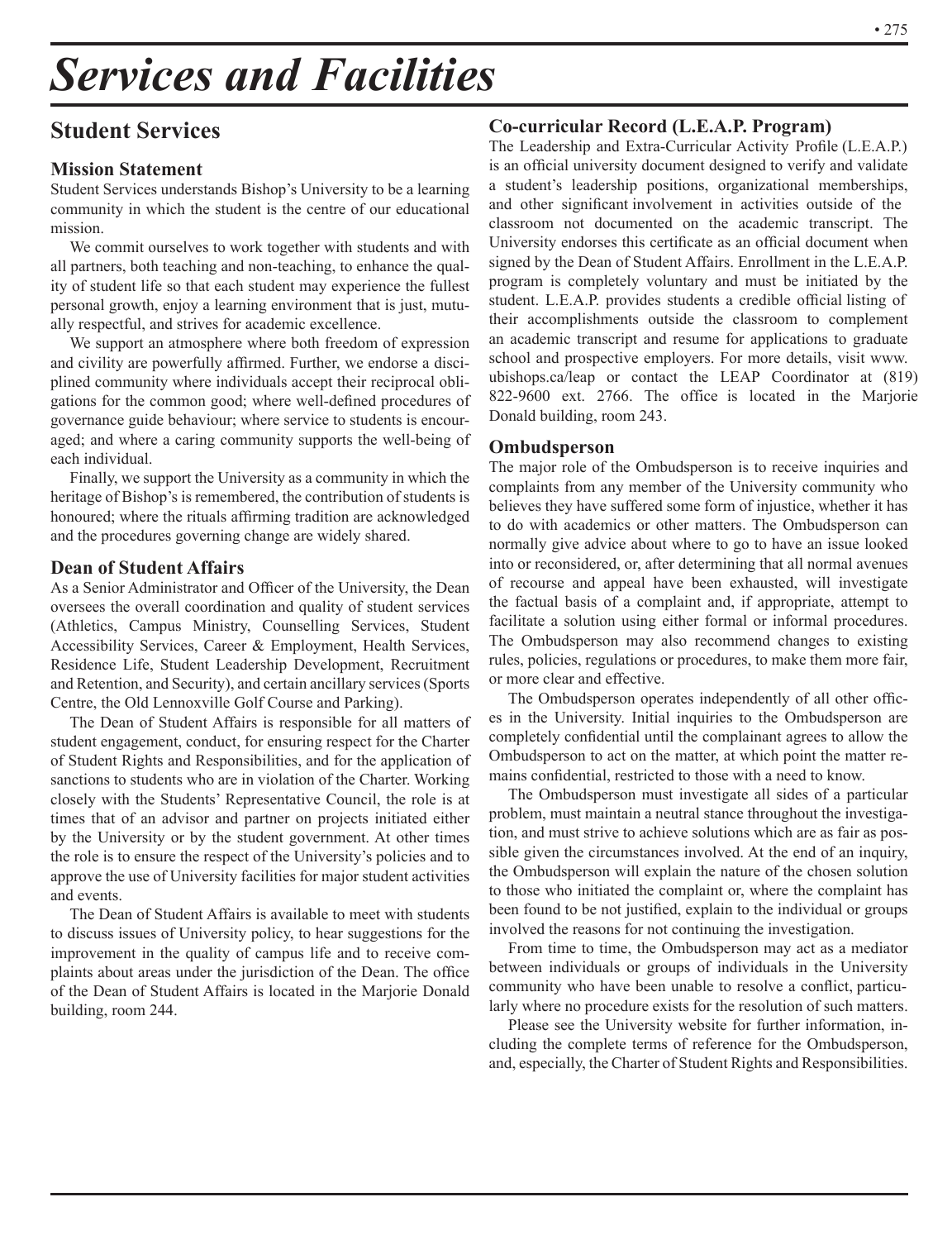#### **Athletics and Recreation**

Bishop's University offers its students and staff a diversified athletic program. It is divided into three categories, offering levels of competition and instruction to meet a variety of individual interests and needs.

- 1) Inter-university Athletics. Bishop's is a member of U SPORTS, the RSEQ and CUFLA. They compete in Football, Men's and Women's Rugby, Women's Soccer, Men's and Women's Golf, Men's and Women's Basketball, Men's Lacrosse, Women's Ice Hockey and Cheerleading. More information about the Gaiters can be found at www.gaiters.ca or on social media using @BishopsGaiters or #GaiterNation
- 2) Intramural Sports provides another level of competition in men's, women's and co-educational leagues and individual sports such as badminton, ball hockey, basketball, broomball, touch football, golf, ice hockey, water-polo, soccer, softball, squash, tennis, and volleyball. More details are available at www.gaiters.ca/intramurals.
- 3) Recreational Instructional Program offers a wide array of non-competitive, life-enhancing, instructional activities such as aerobics, yoga, and martial arts. Brochures provide details about the Fall, Winter and Spring programs; these are available at the beginning of each session. For more information on courses, please call 819-822-9600 ext. 2669 or visit www. gaiters.ca/recreation.

#### **Athletic Facilities**

The newly-renovated John H. Price Sports and Recreation Centre houses two double gymnasiums for basketball, volleyball, and badminton, with bleachers seating 700 spectators; a new 800 seat arena; a six-lane, 25-metre swimming pool equipped with a one-metre diving board; and a 4,000-square-foot fitness room. There is a spectators' level with a cafeteria/lounge leading to an exterior outdoor patio. The complex provides the opportunity for sport and recreational experience to all members of the university community and plays a vital role in fulfilling the concept of total education at Bishop's. Other campus sports facilities include Coulter Field Stadium, a lighted 1,500-seat stadium with a FieldTurf® synthetic surface; four outdoor tennis courts, a 9-hole golf course, an FIS (International Ski Federation) certified crosscountry ski trail and a number of playing and practice fields.

Specific information concerning athletics can be obtained from:

**Bishop's University** 2600 College Street Sherbrooke, Quebec J1M 1Z7 Visit our website at: www.gaiters.ca 819-822-9600 ext. 2669

# **Sports Medicine**

The Sports Medicine clinic provides services to our studentathletes, the general student population and community patients alike. This arrangement and quality of care is rarely found in Canadian universities. The clinic benefits from the most modern equipment available. In addition to athletic therapy, there is also osteopathy, physiotherapy and massage therapy available. More details can be found at www.gaiters.ca/sportsmed.

## **Campus Ministry**

The Campus Minister is available for counselling & pastoral care. The campus ministry seeks to foster faith, spirituality, and social justice. The Campus Ministry sponsors speakers, discussion groups and outreach programs.

Campus Ministry is located on 2nd Floor, Marjorie Donald Building, Room 246, (819)-822-9695.

#### **Mental Health and Counselling Services**

A variety of mental health resources and professionals are available to work with you to assess your wellness needs, from self-directed programs to workshops, support/psychoeducation, and individual therapy. Counsellors offer short-term (3-4 session), with a solution focused approach. Individual appointments may be scheduled from Monday to Friday, 9:00am–4pm. Drop-in counselling is also available. Schedules are regularly posted on the Student Services website and social media.

Mental Health and counselling services are also offered specifically to students living in residence. Drop-in hours are also available. Residence Counselling Services are located in Paterson 100.

**Mental Health and Counselling Services** are located on 2nd Floor, Marjorie Donald Building,

(819) 822-9695 – studentservices $(a)$ ubishops.ca

#### **Empower Me** (Toll Free: 1-833-628-5589)

For direct connection to counselling or coaching support. Empower Me is a mental health services offering counselling in person, by telephone by video counselling, or by e-counselling. You can also speak to a life coach about subjects like personal performance, wellbeing, and relationships. Empower Me is available 24/7 and is available free to charge for students who are members of the SRC Student Dental Plan. Crisis support through Empower ME is available to all students regardless of your health care plan.

#### **Career and Transition Services**

Career and Transition Services offers professional Career Counselling and employment support services for all students, focusing on career and employment skill development. In collaboration with different stakeholders on and off campus, Career and Transition Services provide students with enriching opportunities while preparing for their transition to their next academic or professional experience. Educational, career, and employment recruitment activities are also organized on-campus throughout the school year. These events are regularly posted on the Career and Transition Services website and social media.

Career Counselling Services is located on 2nd Floor, Marjorie Donald Building,  $(819)$  822-9695 – careerservices@ubishops.ca

#### **Student Accessibility Services (SAS)**

Bishops's is committed to the academic and non-academic development of students and promotes a respectful attitude, and awareness of the needs and abilities of students living with disabilities and by fostering, creating, and maintaining both an attitudinal as well as a barrier-free environment. The University understands that persons living with disabilities may have different methods for achieving success and acknowledges that assessment and evaluation outcomes should remain consistent with course objectives.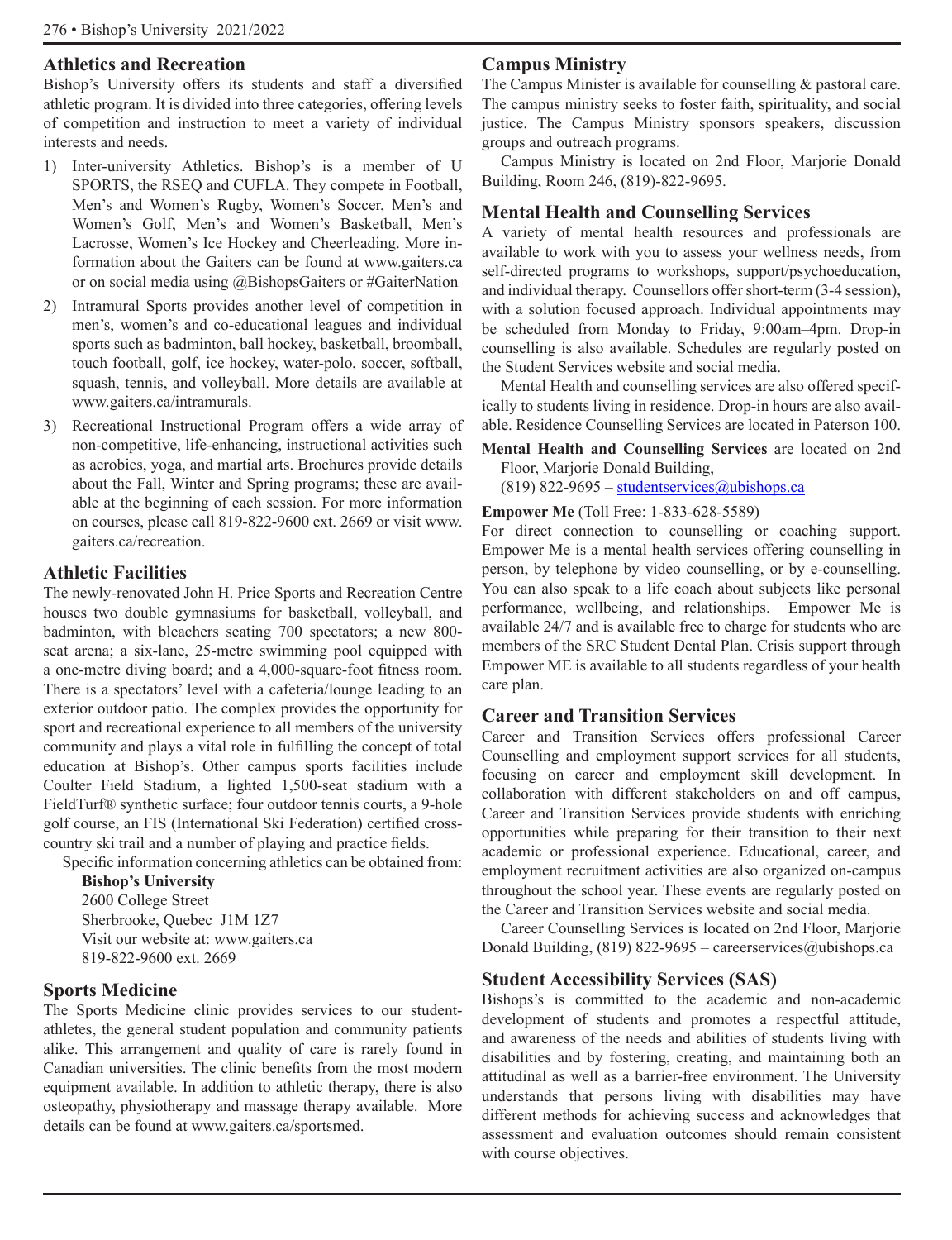Bishop's University recognizes its moral and legal duty to provide equal educational opportunities to all students, including students living with disabilities. Members of faculty, and instructional staff, support and administrative staff share the University's responsibility under the Québec Charter of Human Rights and Freedoms to provide accommodations to students living with disabilities. The University's goal is to ensure equitable and consistent treatment of all students, including students living with a disability, in accordance with their distinct needs and without compromising academic standards and principles.

Services located in the Marjorie Donald Building, 2nd floor, (819) 822-9695 – accessibility@ubishops.ca

#### **Indigenous Support Services**

We value the respectful recognition of Indigenous history, culture, traditional values, stories and healing practices that support counselling alongside the use of western therapeutic approaches. The Indigenous Support and Liaison Advisor support Indigenous students and helps facilitate cultural practices and traditions.

Location: CEN 10, Centennial Building, (819)-822-9600 #2544.

#### **Sexual Violence Prevention and Response Services**

Bishop's University is deeply committed to providing a safe learning environment free from any type of sexual violence. We are dedicated to preventing sexual violence by using education and safety measures in our community. We use a feminist, survivor centered and intersectional lens when supporting survivors and educating our community.

The Sexual Aggression Response Coordination team provides support and counselling to any student exposed to sexual violence. The SARC also provides prevention programing and education to campus while liaising with the off-campus community. The SARC is trained in receiving disclosures and supporting students through the process of reporting sexual violence.

Location: 2nd Floor, Marjorie Donald Building (819)-822- 9695 SVPRS@ubishops.ca

#### **Health Services**

The Champlain-Bishop's Health Service is located in the John H. Price Sports Centre and offers health care to all full-time students and any part-time student who has paid the student services fee. Staff and faculty may use the service for a small fee. The staff at Health Services will do everything possible to treat illnesses and injuries quickly so that class absences will be kept to a minimum.

Some of the services offered include diagnoses and treatment of acute and chronic illness, emergency care, routine physicals, sexually transmitted infection testing and information, pregnancy tests, contraception, wart treatment, allergy shots and certain vaccinations. This is only a partial list of services offered; please inquire about any other medical needs.

The staff includes nurses, physicians, a nutritionist, and a secretary who are available Monday through Friday. Students wishing to see the nurse will be seen in order of arrival. To see the doctor, it is recommended that you make an appointment. Emergency situations will always have priority.

Records are strictly confidential. No information is released, for any reason, without the student's consent.

Health Services are supported by student fees, therefore, there is no charge to use the service. However, the doctor's services and the cost of any tests required are only paid by health insurance or provincial medicare plans.

Quebec students who do not have their Medicare cards, or who present cards that have expired, will be required to pay the full cost of services immediately.

Canadian students from another province are fully covered by their provincial medicare plans provided they:

- 1) inform the Ministry of Health in their home province that they are studying in Quebec before they leave home;
- 2) have their Provincial Medicare card with them when they come to see the doctor. If the card is unavailable or has expired, the full cost of services must be paid immediately.

International students (including Exchange students) must subscribe to the Health and Hospitalization Insurance plan offered through the University. Details of this plan can be obtained from the Business Office. The plan entitles the student to full medical coverage both here and at local hospitals.

International or exchange students from France, Denmark, Sweden, Norway, Finland, Luxembourg, and Portugal are eligible to apply for a Quebec Medicare card. This should be done as soon as possible after their arrival in Quebec. Information on how to apply can be obtained from Health Services or from the International Student Coordinator.

Anyone requiring further information about Health Services should telephone 819-822-9600, ext. 2696, or at www.ubishops. ca, Life at Bishops, Health Services.

#### **Residence Life**

At Bishop's University we believe that the residence experience is an integral part of the university experience and thus guarantee all of our first-year degree students, who meet the required deadlines, a place in residence. Over 70% of our incoming class chooses to live in residence and each year 28% of our current residence students return for a subsequent year.

Bishop's University residences can accommodate 610 students in Traditional Style, Bog Style and Suite Style Residences. These three choices provide students with the opportunity to choose the residence that suits their individual life style. Mackinnon and Norton/Pollack are our traditional style residences accommodating students in both single and double configurations. Kuehner, Munster and Abbott are our newly renovated Bog Style Residences. These Bogs accommodate students in single rooms and double rooms with adjoining bathrooms. Paterson Hall accommodates four students per suite, each with their own private bedroom, common kitchen, living room and two full bathrooms. All of our residences have mandatory meal plans.

An important part of the Residence life program is the support that students receive while living in residence. This support comes from a well-trained staff of upper year students who are employed as Resident Assistants. They are in the residences to help students with their transition to university life, and to promote a community atmosphere that focuses on mutual respect and consideration for all members of the residence community.

Students will receive information about how to apply to residence in their admissions package and can go online to apply at that time. We encourage students to return their application as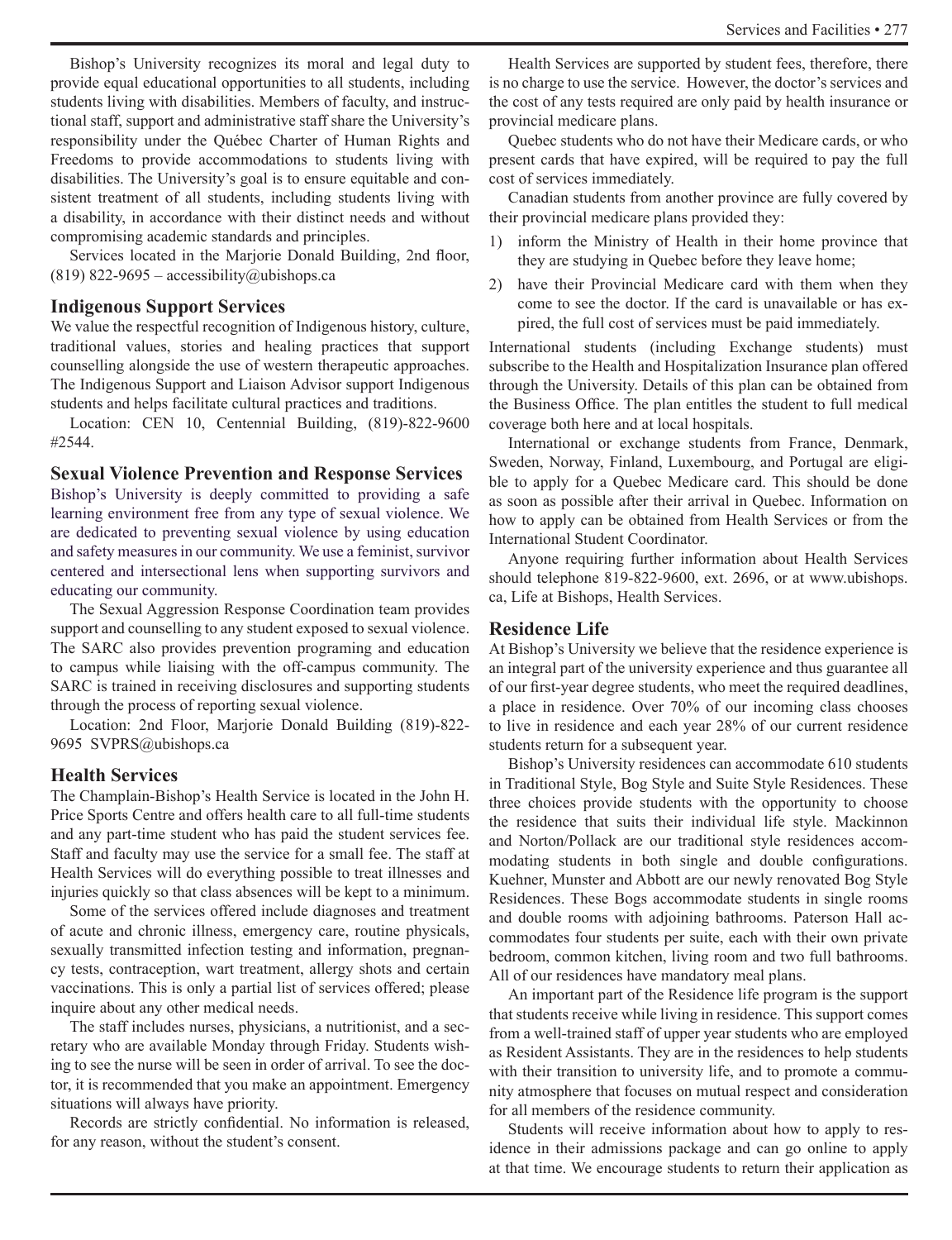soon as possible as the priority for residence is based upon the date we receive the application.

For more specific information please feel free to contact Residence and Conference Services at:

#### **Residence, Accommodation and Event Services**

Bishop's University 2600 College Street Sherbrooke, Quebec J1M 1Z7 Tel: 1-819-822-9600 ext. 2685 Fax: 1-819-822-9615 e-mail residence@ubishops.ca

# **Off-Campus Housing Service**

The Off-Campus Housing Service provides students with a list of suitable housing in the community. The lists are available on the Bishop's University website: www.ubishops.ca; simply click on Life at Bishop's and you will find Off-Campus Housing. You may also contact the office if you have any questions at 819-822-9600 ext. 2685 or via e-mail at offcamp@ubishops.ca

Those who would like to add housing opportunities to our list may contact us as above, or by fax at 819-822-9615.

# **Academic Facilitation**

Adjusting to university can be both exciting and overwhelming. Academic Facilitation is about developing skills that can help you become more successful in school and life in general. You'll work closely with an Academic Facilitator as you move towards your educational goals and learn to be accountable for your results. Your Facilitator can help set you up for educational success by providing you with study skills, time management advice, and study-life balance strategies. For additional information about Academic Facilitation, please contact Ms. Katie Bibbs at (819) 822-9600 ext 2381 or kbibbs@ubishops.ca

Location: Floor 2A, Marjorie Donald Building

# **Student Government and Student Activities**

# **Students' Representative Council (SRC)**

The Bishop's University Students' Representative Council, founded in 1893, is an autonomous, government-accredited organization representing full-time and part-time students. The SRC represents students on most committees at Bishop's including Academic Senate, and the University Board of Governors.

The SRC provides numerous services and events for students. Through the VP Student Life and VP Academic offices, the SRC supports both academic and non-academic clubs, societies and extracurricular groups. The SRC organizes Fall and Winter Orientation Week, Winterfest and the Grad Formal, blood drives, and many other activities. The SRC offices are located on the ground floor of the Student Centre and are open daily.

The SRC is governed day-to-day by the Executive Council composed of the President (srcpres@ubishops.ca), VP Academic  $(srcacad@ubishops.ca)$ , VP Student Life  $(srcstu@ubishops.ca)$ , VP External (srcexternal@ubishops.ca, the Director of Finance  $(srcdfo@ubishops.ca)$ , and the Director of Events  $(srcdoe@)$ ubishops.ca). The Executive Council plus seven Student Senators, two General Councillors, a Health and Wellness Representative, an Equity Representative, an Environmental Sustainability Representative, an International Student Representative, an Ethnic Diversity Student Representative, an Indigenous Student Representative, a First Year Representative and an On Campus Representative make up the voting membership of the Board of Student Representatives. This large group convenes twice a month. Additionally, the SRC employs two General Managers: General Manager Administration and General Manager Operations, a Communication and Marketing Manager, an Administrative and Human Resources Coordinator, a Secretary General, and offers several student positions (academic managers and peer academic mentors, communications staff, Clean Community Team members, Gait managers and staff, etc.).

# **Mandate**

The purpose of the Bishop's University SRC shall be:

- i. To act as the official representatives of the students of Bishop's University in their relations with the administration of Bishop's University and the official representative of the students of Bishop's University in their relations with any other private or public organization including national, provincial, and international student organizations.
- ii. To promote the welfare and interests of the Student Association (SA) including the promotion of artistic, literary, educational, social, environmental, recreational and charitable activities for the advancement of the interests of the members of the SA and the Bishop's community. The SRC shall also promote among members of the SA a sense of responsibility and cooperation in the achievement of these objectives.
- iii. To safeguard the rights of the individual members of the SA, as given in the Bishop's University Charter of Student Rights and Responsibilities and as given in the Canadian and Quebec Charters of Human Rights and Freedoms.

# **Representation**

Most committees at the university have at least one student representative. It is the role of the SRC to ensure that student concerns are heard. The SRC also represents students on Senate (the highest academic body at the university) and on the Board of Governors (the highest non-academic body).

#### **Clubs**

There are more than 20 student clubs within the SRC. These include both charity/volunteering based clubs as well as social clubs. See www.busrc.com/clubs for a full list.

# **Academic Societies:**

There are more than 15 student-run academic societies within the SRC. These can represent different departments, programs or academic interests. See www.busrc.com/clubs for a full list.

# **SRC Student Associations:**

There are more than 7 student associations within the SRC. These associations represent groups of students based on culture, race, ethnicity, religion and/or sexual orientation. See www.busrc.com/ clubs for a full list.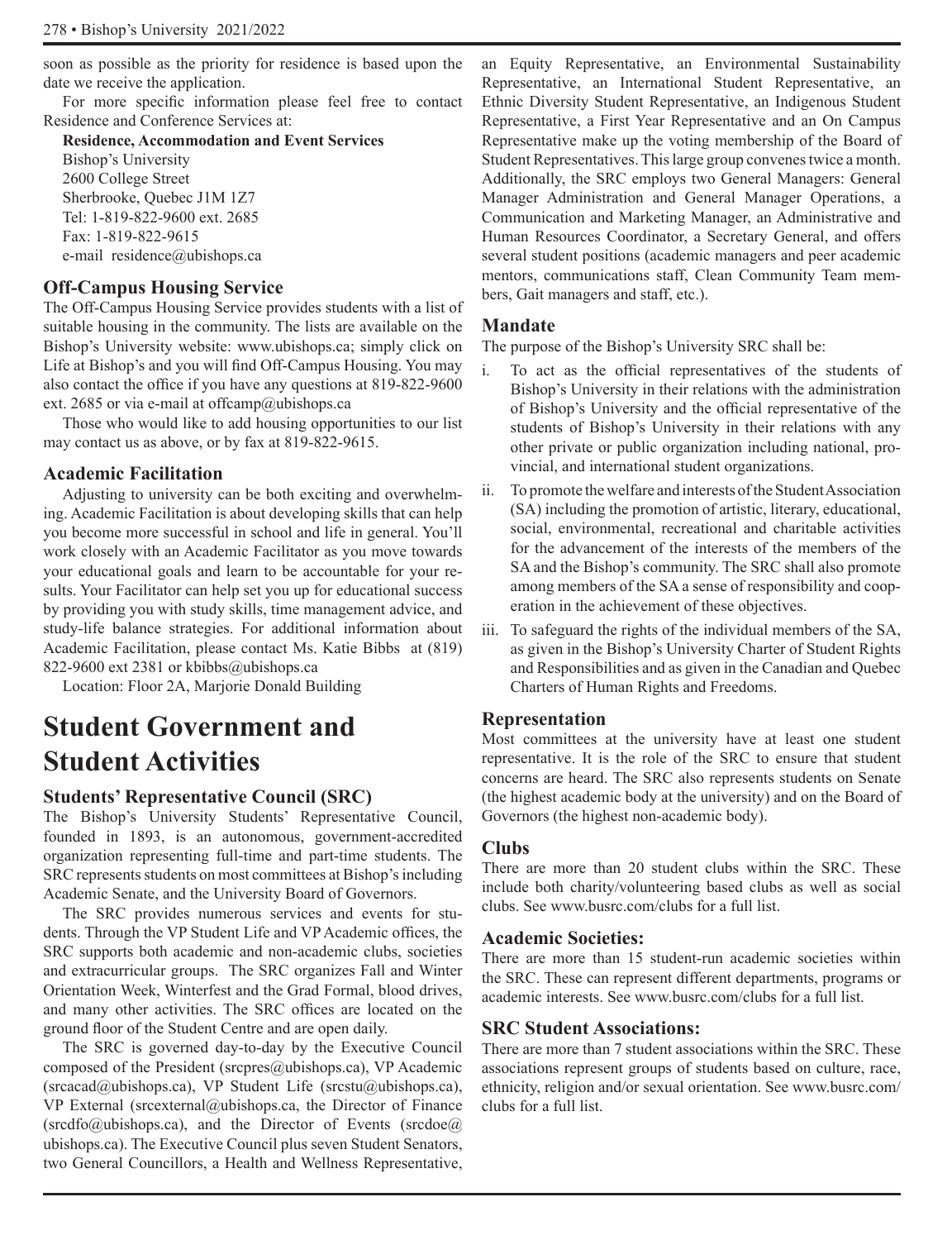#### **SRC Sports:**

There are more than 13 sports groups within the SRC. These included both competitive teams and leisure sports. See www. busrc.com/clubs for a full list.

# **SRC Publications:**

*The Student Handbook* - Distributed free to first-year students and sold to others. The Student Handbook is a great way to stay organized. It is especially useful for first year students, offering information on Bishop's University policies, and helpful hints on life at Bishop's

*The Mitre* – This collection of poetry, stories, artwork, and photographs is the oldest university literary publication in Canada (1893). It is produced annually and collects submissions from students, faculty, alumni, and the local community.

*The Quad* – The Bishop's Yearbook is one of the treasured souvenirs of the university. It is published each year and lovingly compiled and edited by a team of students.

*BUSRC Website* – www.busrc.com allows for direct communication between students and executives via an open forum while also offering students information on upcoming events, activities, clubs, job openings, elections, etc. Check it out at www.busrc. com.

*The Dish* – delivered to student email boxes Monday and Thursday, The Dish offers a glimpse of daily campus and community events.

# **SRC Operations and Services:**

# **Health and Dental Plan**

The SRC offers a health plan to all Canadian students and a dental plan to all Canadian and international students. This plan is automatically offered to all students but they may change their coverage or opt out during the opt out period. Students covered by the dental plan also benefit from Empower Me, a mental health and wellness service, as well as legal protection. For more information: www.studentcare.ca

# **BU Lounge/The Gait**

The BU Lounge is open in The Gait space on Monday – Friday from 8:30 a.m. on days when there are no special events planned. This is a relaxed spot to bring your lunch, do homework, and meet friends.

The Gait is the on-campus pub open each Tuesday, Thursday, and Saturday, and it is also available for special events.

The Gait provides employment for students, as well as providing a safe environment for dancing and drinking on campus. The Gait is located on the first floor of the Student Centre and is operated by students for students.

# **SRC Awards**

# **SRC Merit Award**

Chosen by SRC Executive, goes to a student/s who has rendered outstanding service to the SRC in numerous areas.

# **Joseph E. Cassar Award**

Chosen by the SRC Board of Student Representatives and given to the student who has contributed the most to the SRC during the past year.

# **Ray Lawson Award**

Given to the returning student who, in the opinion of the SRC Board of Student Representatives has contributed the most to the life of the university.

# **Michel Fontaine Experience Award**

Given to the student chosen by the SRC Executive who exemplifies the Bishop's Experience through campus leadership, athletics and/or community involvement. The SRC podium was made by Michel Fontaine's father in his memory.

# **Joy Chandler Community Involvement Award**

Named in honour of a previous SRC manager, given to a person who helps bring BU students and the community together. This is usually given to a community member but can be given internally.

# **Joan & Alex Paterson Award**

The selection Committee for this award, is comprised of the Dean of Student Affairs and the SRC Executive Council. Awarded to a graduating student who during his or her years at Bishop's University, contributes the most to volunteer work and activities in the off campus community.

# **Golden Mitre Award**

The Golden Mitre Awards are the highest non-academic honour that graduating students can receive. Recipients are elected by popular vote of the prospective graduating class.

# **Julie Bradshaw Memorial Award**

Established in 2003 in memory of Julie Bradshaw '80 and given to the Golden Mitre winner with the highest number of votes.

# **Purple Letter Award**

This award is given to those students who have made a consistent contribution to the life of the university and community and who might not otherwise be recognized for their efforts. Award winners are nominated by members of the university and the community.

# **Olga Reid Memorial Award for Journalism**

Awarded annually to the student journalist or writer who, in the opinion of The Campus Editorial Board, has written the best article or series during the academic year.

# **SRC Extra Leadership Award**

Given to an SRC extracurricular group lead (or leads) who has shown dedication to not only the group, but to the greater Bishop's community.

# **SRC Extra Community Impact Awards:**

Each year, two SRC extracurricular groups are given these awards based on the change they have made in the Bishop's community and/or the Lennoxville community.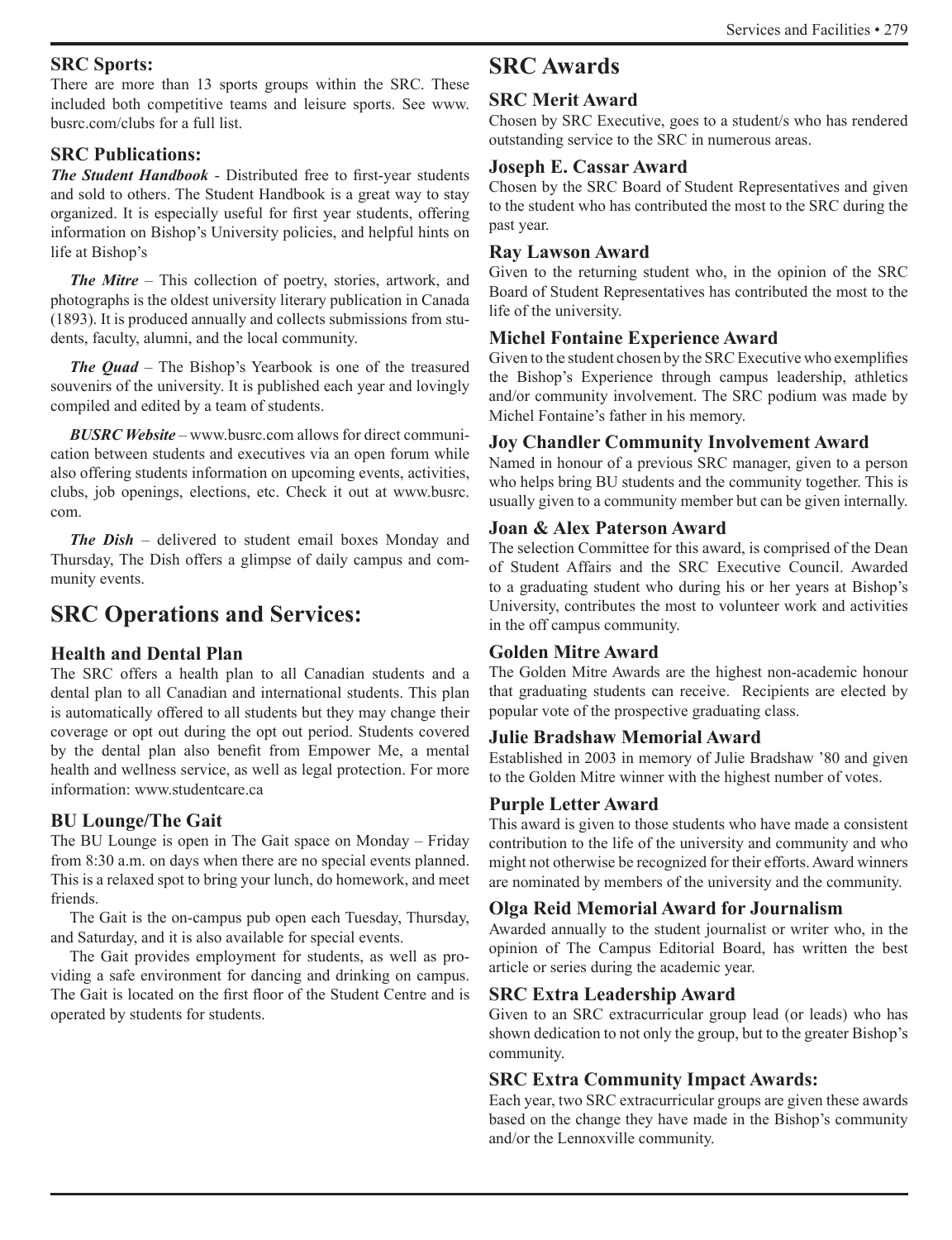# **Other Services and Facilities**

# **Doolittle's Co-op**

Doolittle's Co-op is an all in one, one-stop shop for students' textbooks, Bishop's apparel, snacks, drinks, school/art supplies, coffee, tea, bus tickets and much more! The Co-op is a member of the Coopsco network and its mission is to offer a wide variety of products to students at competitive prices.

Doolittle's Co-op is a student driven organization, so be sure to purchase a life-long membership for a flat fee of only \$25. This will ensure you discounts on everything in the store, including sale items (excluding alcoholic beverages). If you decide to cancel your membership, you can receive \$10 back, or it can be donated to the Co-op to support cheaper prices for students!

Get your membership to Doolittle's Co-op today!

# **Campus Tours**

There is no better way to see if a university is the right fit for you than to visit the campus. This is very simple to do at Bishop's as we offer personalized tours almost every day of the week!

Your student ambassador will give you a complete tour of the campus and introduce you to life at Bishop's. On weekdays, you will meet with a Recruitment and Admissions Officer and during the academic year we will provide an opportunity to attend a class, talk to a professor and/or meet with a student services counsellor. If the weekend suits you better, we will ensure that you get a comprehensive tour of our beautiful campus.

You may book a tour by clicking on the following link: http:// www.ubishops.ca/future-current-students/campus-tours-events/ or by calling 819-822-9600 x2681. The best time to see a typical day at Bishop's is on a weekday from mid-September through mid-June. Please schedule your tour at least four days in advance of your arrival.

For more information, please contact:

**The Bishop's University Recruitment Office** Toll-free tel: 1-877-822-8200 Tel: 819-822-9600 ext. 2681 E-mail: recruitment@ubishops.ca

# **Information Technology Services**

ITS provides a range of technology services to the university community through its three divisions: Client Services, Innovation & Enablement, and Infrastructure & Security.

Client Services provides front-line support for all IT Services, whether on campus or remotely, via the phone, e-mail, online (Virtual Help Desk) and in-person. Client Services is responsible for all "end user computing", including office/lab computers, laptops, telephony, printers, photocopiers and all multimedia classrooms and meeting spaces.

Client Services operates an in-person Helpdesk at the Library Learning Commons, open extended hours to answer computer, software, account, and network questions from students, staff, and faculty. Additionally, it supports and maintains 75 multimedia classrooms, 1300 computers, and a myriad of other devices across campus, along with the University's "production studio" in the basement of the LLC where faculty, staff, and students can access high quality video recording capabilities with technical assistance.

Innovation & Enablement works primarily with faculty and staff to understand and translate business needs into functional

and/or technical requirements for technology solutions that meet the needs of the university. The team provides management, development, integration, and support for a general suite of desktop applications, institutional data, and business processes.

Infrastructure & Security is responsible for ensuring safe and secure campus-wide access to the university's network, e-mail, systems and IT services. It manages the operations and evolution of a state-of-the-art technology infrastructure, including:

- Servers (both physical and virtual)
- Data storage and backup services
- IT Data Centres
- Network infrastructure for wired and wireless networks
- Telecommunications infrastructure and systems

A high-speed wired network serves administrative and academic offices, research, library, residences and student lab needs. Wireless connectivity is provided across campus in all academic and residential spaces and most recreational spaces as well.

ITS also provides part-time employment and experiential learning opportunities for approximately 10-20 students each year.

# **Cormier Centre of International Economics**

The Cormier Centre was founded in 1989 with a generous gift from Mr. George Petty, CEO of Repap, a Canada-based, multinational paper corporation. The Centre's original mission was to promote research in international economics, to study the impact of economic policy on business, and to contribute to economic information, communication and education. In the early years, the Centre sponsored conferences and visiting scholars, supported research projects and promoted academic/business joint projects with an international orientation. In recent years, the Centre's focus has shifted towards the funding of low-budget, student-centered initiatives, such as: (a) the funding of student travel to Montreal to enable attendance at academic events related to international economics, (b) the funding of Skype-based, international-economics-related exchanges between our students and academics worldwide, and (c) the funding of prizes in studentcentered essay contests related to international economics. The annual budget for such endeavors is modest, and so the requests for funds are considered on a competitive basis only.

For information, contact: Dr. Robert Sproule, e-mail: rsproule@ubishops.ca.

# **Cultural Affairs**

Superb facilities support a dynamic cultural life on the Bishop's campus. The Florence Foreman Art Gallery brings performances and exhibitions of international calibre into the campus community throughout the academic year. Student participation in several aspects of the arts, including mounting productions is encouraged in the venues of Bandeen Recital Hall and the Turner Studio Theatre. Work-study programs in all the cultural venues offer hands-on experience in virtually every aspect of the cultural industry: promotion, technical production, marketing, and arts administration. In addition, there are plenty of opportunities for volunteer participation.

Artists who have recently visited campus include the late Gord Downie, Adam Cohen, Leahy, The Gryphon Trio, RUBBER-BANDance Group, Berlin's 17 Hippies, Holly Cole, Theatre of Early Music, lyric soprano Marie-Josée Lord, and The East Village Opera Company.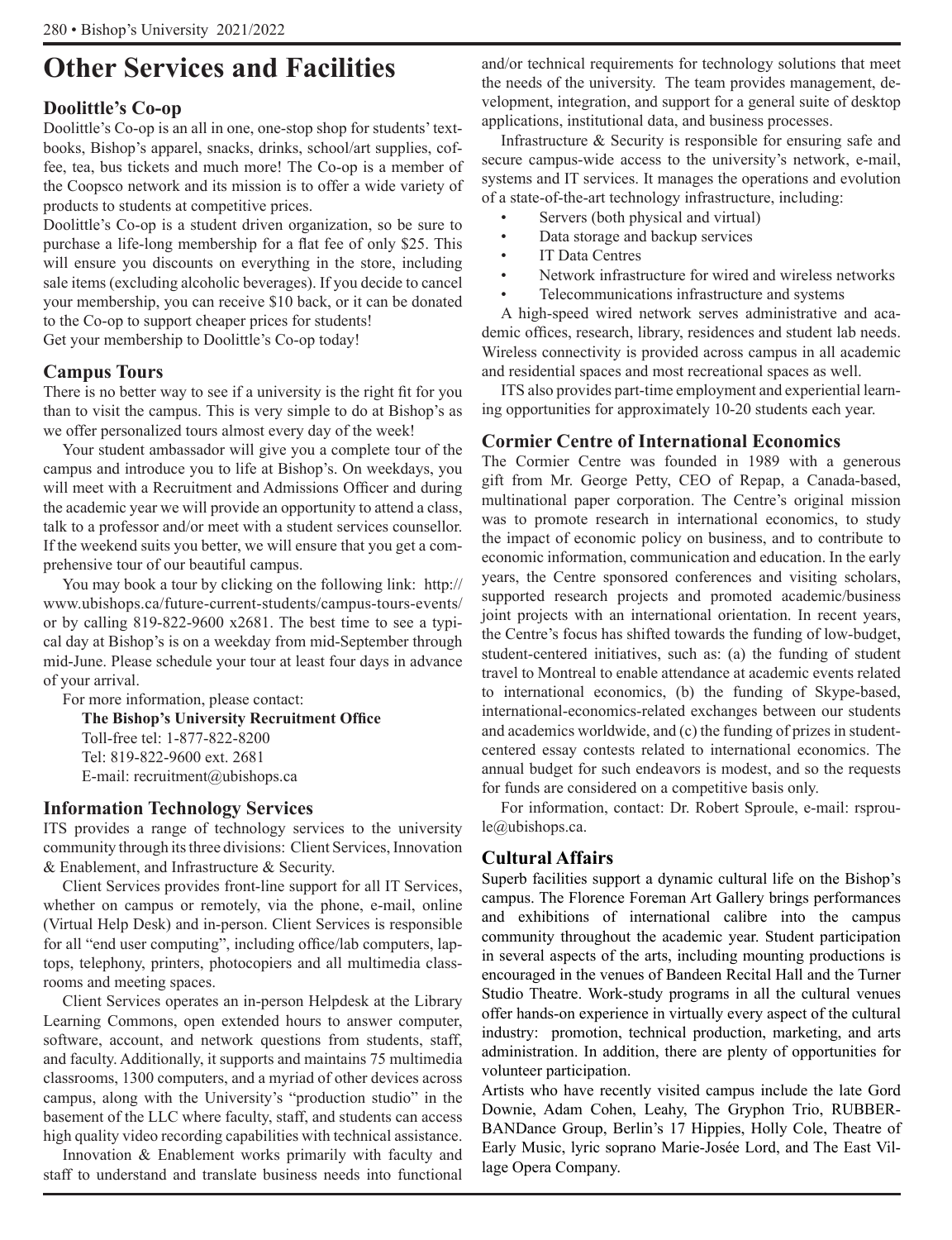#### **Peter D. Curry Wildlife Refuge**

The Peter Curry Marsh is an area of approximately 15-hectares of wetland and upland forest, located on the Bishop's property, just a stone's throw away from the Sportsplex. This area a joint development between the school and Ducks Unlimited Canada and represents an ideal area for field laboratories for biology students studying ecology and biodiversity. Ranked as the second most popular birding location in the region, it is a focus for local bird watchers, naturalists, or those just wanting to relax in a natural setting.

Named after Bishop's alumnus and donor Peter D. Curry, in recognition of his commitment to both conservation and education, the area is maintained thanks to generous donations from local alumni and the participation of faculty and students at the school.

#### **Daycare**

The Panda Daycare Centre, which is located on the Bishop's campus, has space for 140 children from newborn to 5 years of age. Interested parents are urged to make application as early as possible. For information, telephone 819-346-1414.

#### **Dobson-Lagassé Centre for Entrepreneurship**

The Centre is located on the Bishop's campus and is a co-operative venture funded by the John Dobson Foundation, Bishop's University, and several private individuals and organizations. The Centre works very closely with all the divisions of the university to instill the entrepreneurship values of teamwork, leadership, communications and problem-solving for students in the arts, science, business and education. Established in 1998, it has a mission to support students to become successful entrepreneurs. The Centre focuses on helping students bridge the gap between student projects in entrepreneurship and successful businesses in the real world.

The Centre also provides guidance and services for Bishop's University student members of the worldwide ENACTUS entrepreneurship ssociation.The centre offers a series of webinars on topics of interest to entrepreneurs-in-the-making and holds a bi-weekly Entrepreneurship Round Table which allows students to discuss their ideas and ventures with their peers and with a moderator. Students can also consult with Centre staff personally to discuss their ventures and move them forward.

A key offer also includes paid internships for students in local businesses, to promote experiential learning, to get a sense of the challenges, opportunities and rewards of starting and running a business, and to provide a competitive advantage to the businesses that participate.

Interaction between students and community organizations and businesses is a key element in the programming.

For more information, visit our website at: www.dobsonlagasse.ca or contact us directly at:

**Dobson-Lagassé Entrepreneurship Centre**  Bishop's University 2600 College Street Sherbrooke (Qc) J1M 1Z7 Tel.: 819-822-9600, ext. 2701 Email: dobsonlagasse@ubishops.ca Facebook: www.facebook.com/CentreDobsonLagasse

## **Eastern Townships Resource Centre**

The ETRC's mission is to act as a resource centre for the study of the Eastern Townships of Quebec. While the Archives Department concentrates on the acquisition of private archives related to the English-speaking community, the Centre's mission, mandate and ongoing activities are meant to be inclusive of all linguistic and cultural communities present in the Eastern Townships.

#### **Preserving the Region's Heritage**

As one of the top accredited archives in Quebec, the Eastern Townships Resource Centre preserves the documentary heritage of the Eastern Townships and serves as an archival expertise resource for local heritage organizations.

Accredited by Bibliothèque et Archives nationales du Québec, the ETRC Archives acquires, processes, preserves and gives access to archival fonds and collections that illustrate the development of the Eastern Townships' English-speaking community. Thousands of documents such as diaries, letters, minute books, photographs, postcards, maps, plans and audio-visual material are made available to researchers. Assistance is also provided to genealogists tracing their family roots.

#### **Promotion of the Region's History**

The ETRC promotes the Townships' rich and unique history through public lectures, colloquia, and exhibitions. The Centre offers educational materials for teachers and its own publication, the Journal of Eastern Townships Studies (JETS). As a longstanding and proud member of the Bishop's community, the ETRC creates bridges between Bishop's and the surrounding communities.

Located in the Old Library (McGreer Hall), the ETRC Archives Department is open from 8:30 a.m. to 12:00 p.m. and 1:00 p.m. to 4:30 p.m. Monday through Friday. For information about the archives contact our archivist, Jody Robinson, ext. 2261. For information about Centre activities contact: Fabian Will, Executive Director 819-822-9600 ext. 2647.

#### **Financial Aid**

The Financial Aid Office is located on the 3rd floor of Mountain House and provides students with information and assistance in applying for various federal and provincial government loan and bursary programs. Further information can be obtained from the University's Enrollment Service Office at 819-822-9600 ext. 2655 or 2205.

# **Florence Foreman Art Gallery**

As a vibrant part of university life at Bishop's University, the Foreman Art Gallery serves as a strong link to the community of Lennoxville and Sherbrooke as well as an active site of scholastic research about contemporary art and curatorial practice. The Gallery is named in honour of the late Florence May Foreman, formerly of Vancouver B.C., who left to the University the largest bequest in its history.

The FOREMAN ART GALLERY of Bishop's University is a space for thinking and producing knowledge about contemporary art and its relation to the global and local communities we share. The Gallery strives for excellence as it researches, exhibits, and documents contemporary art by emerging and mid-career professional artists in innovative curated contexts. These exhibitions are presented with the objective of provoking public debate on cul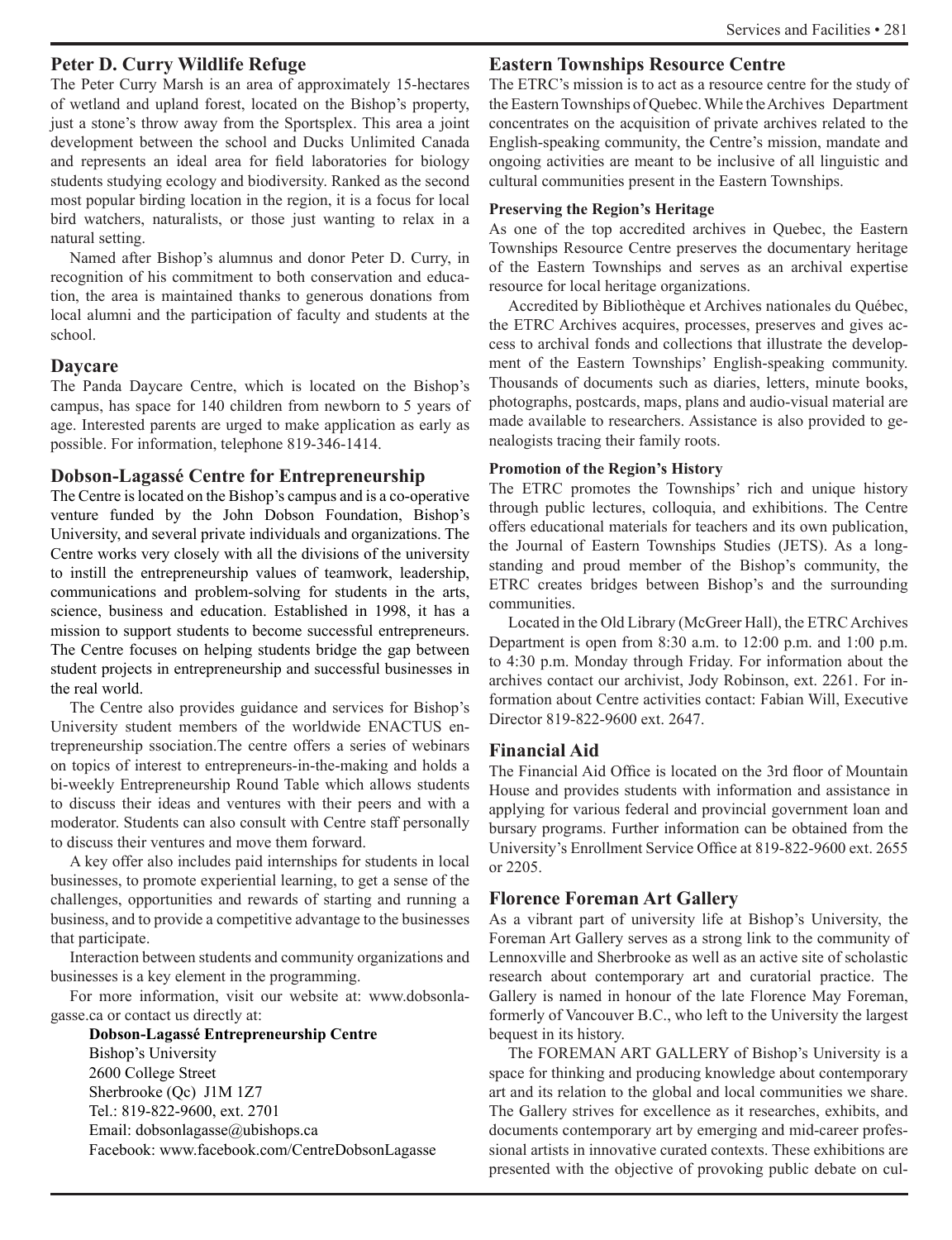tural and social issues for an expanding audience that includes our local University community, a larger art community within Quebec and Canada, as well as broad and diverse general and virtual audiences.

The Foreman Art Gallery's COMMUNITY ART LAB positions itself on the cutting edge between art, education, and community development with the goal of exploring how these worlds collide and interact with one another. Through its interventions, satellite activities, and public events, the Laboratory stimulates exchanges and discussions in order to disrupt the hierarchy of knowledge and to enrich community life.

The Foreman Art Gallery shows the work of professional visual artists in innovative ways, focusing on thematic curated exhibitions part of the following series: Social Currents (thematic curated group exhibitions): New Voices (highlight on an emerging artist), New Publics (exhibitions for targeted audiences) and Carte Blanche (regionally-focused curated group exhibitions). The gallery also produces a graduating fine art student exhibition each spring.

Since 1998, 60 bilingual exhibition booklets, self-guided tour booklets and leaflets, 4 edited catalogues, and 10 group and solo exhibition catalogues have been produced. Of these are noteworthy examples: Irene F. Whittome: Conversation Adru (winner of a Graphika prize, 2007): Denyse Thomasos: Epistrophe (winner of a Graphika prize, 2007): and At the Crossroads of Art and Medicine (winner of a Graphika Prize 2009).

Admission to the gallery is free. The Foreman Art Gallery is located adjacent to the lobby of Centennial Theatre. Hours: Tuesday–Saturday, from 12:00 p.m. to 5:00 p.m.

**Gentiane Bélanger, Director/Curator** 819-822-9600, ext. 2687 Gallery: 819-822-9600, ext. 2260 Fax: 819-822-9703 Website: foreman.ubishops.ca

Bishop's University also has a permanent art collection of 400+ works, with an emphasis on Canadian art from the 19th and 20th centuries. The Bishop's University Art committee is chaired by the University Librarian, and is composed of representatives from staff, faculty, students and community members. Art works are displayed in outdoor and indoor venues, buildings and offices across the campus. Catalogues showcasing some pieces of the collection are available from the Art Collection Technician: Merrylou Smith (819) 822-9600, ext. 2561

#### **International Exchange Program**

Student exchange and study abroad programs | Bishop's University (ubishops.ca)

#### *https://www.ubishops.ca/future-current-students/studentexchange-and-study-abroad-programs/*

Bishop's University encourages all students who qualify to spend a semester or two abroad at one of our 100+ linked campuses around the world. Successfully completed pre-approved course credits taken on exchange are transferred to your Bishop's degree. Marks/grades obtained at the host university are not included in the calculation of your cumulative average at Bishop's upon your return because of different assessment and grading schemes. A "Pass" or "Fail" will appear on the Bishop's transcript for each of the courses taken along with the number of credits obtained.

Students may continue to receive financial aid for which they are eligible at Bishop's. Students on Bishop's scholarships need to maintain an equivalent level of academic excellence at their host campus to receive their scholarship in the semester following their exchange. Students with loans from the USA will need to select their host campus from international Title IV partner universities.

To be accepted into the Exchange Program, Bishop's students must meet the following criteria:

- obtain and maintain a 70% cumulative average in one year of full-time study (30 credits) in a degree program, prior to departure to a host university
- assume travel and living costs, health insurance, and personal expenses, during their exchange abroad
- receive written permission to participate from the Dean and Chair of their respective academic program
- demonstrate proficiency in the language of the host university if necessary
- respect all deadlines, as well as pre-departure, health and safety trainings, and other requirements as directed by Bishop's International

Tuition and fees (for 15 credits per semester) and student service fees are payable to Bishop's, and accommodation and meals are paid to the host university. Additional criteria may pertain in some exchanges. Students planning to apply are asked to consult with BU International (exchange@ubishops.ca), their academic program Chair and then with their Dean. Students must obtain prior approval for all courses to be taken at the host university by their program Chair at Bishop's to participate in the Exchange Program, for a maximum of 30 transferrable credits.

#### **International Students**

*www.ubishops.ca/future-current-students/international-students/* 

Bishop's University extends a warm welcome to all Exchange and International Students. Our campus provides the perfect opportunity to become fully immersed in student life while learning and living alongside the Francophone and Anglophone communities. International and Exchange Students play an important role at Bishop's to enrich our diversity, and all academic and Student Services will provide support for the duration of your studies.

#### **Bishop's International - Bishop's University**

2600 College Street Sherbrooke, Quebec JIM IZ7 CANADA Tel: 819-822-9600 ext. 2305 Email: international@ubishops.ca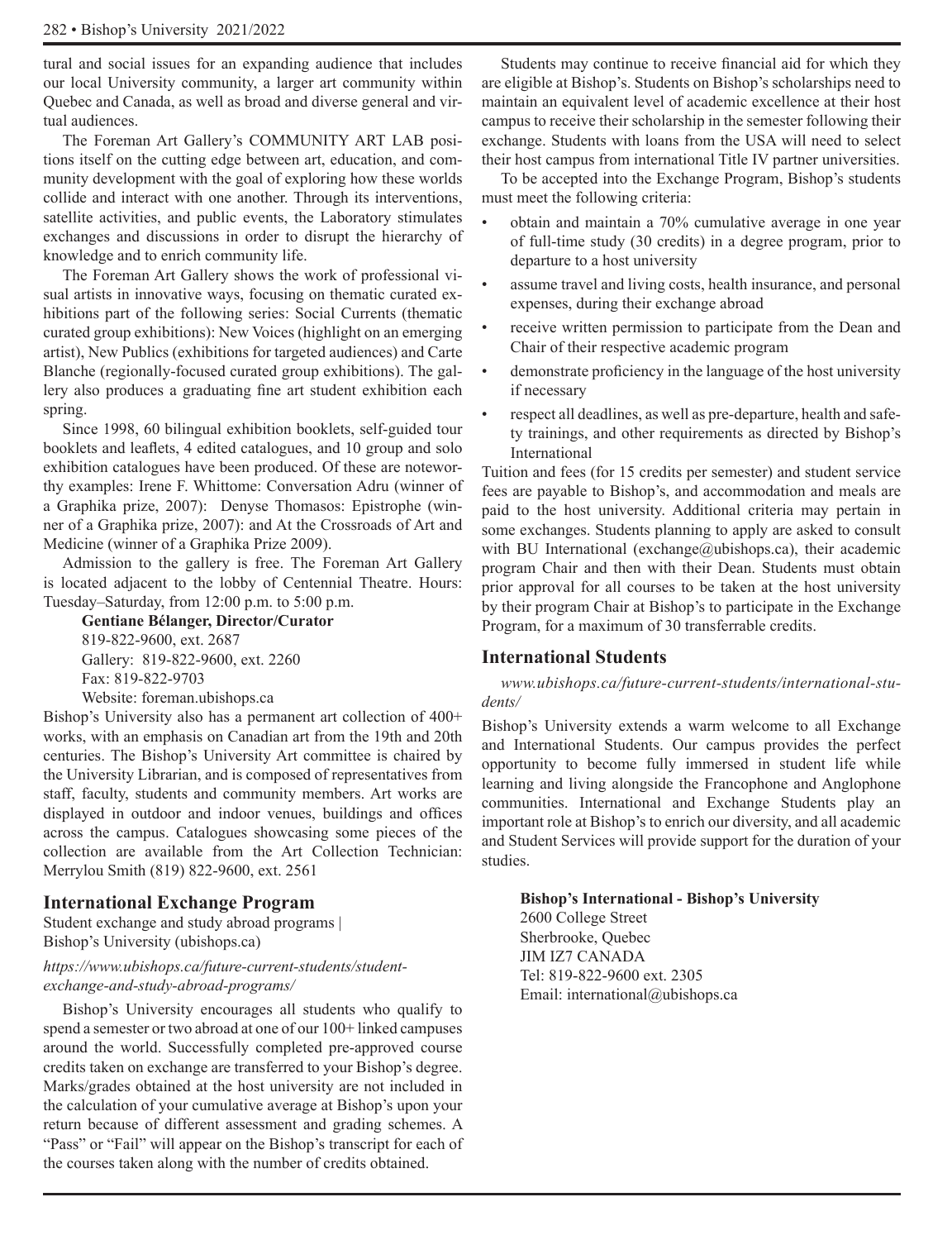# **Library Learning Commons**

The Library Learning Commons houses a collection of nearly 270,000 physicals items, including books, journals, sound recordings, movies, and other audiovisual and non-print materials. The catalogue and most of the library's electronic resources, such as e-journals and databases, and their thousands of additional items, can be searched from on or off campus through the discovery tool Sofia on the library website. The Interlibrary Loan service, which is free of charge, provides access to additional resources not owned by the University.

Orientation sessions are conducted by the Librarians throughout the year. The sessions, usually presented to individual classes, can be general and introductory or designed to meet the needs of a specific class or topic. Librarians also teach one-credit courses in Information Literacy and Critical Thinking, which are taken as lab components of research-based courses offered through other departments. Sessions are taught in the technology-equipped library classrooms or online, allowing for interactive learning and practical experience. Individual assistance is available at the research assistance desk or online. An appointment can be made with a librarian for extended research consultation. Guides and study aids for research in all academic disciplines are available on the library's website.

The facilities include several seminar rooms and numerous group study areas, as well as individual study spaces for more than 960 users. The Library Learning Commons also houses the Information Technology Services Helpdesk, the Writing Centre, the Teaching & Learning Centre and the student-run Student Success Centre as well as classrooms. The McConnell Agora is the location of academic happenings or open study. There is also a café where students can relax, chat with friends, and enjoy a small meal or a beverage. A digital video production studio and editing stations permit the creation of multimedia projects. Listening stations provide access to the extensive assortment of records and CDs in the music collection. The Library Learning Commons is completely wheelchair accessible.

The Archives and Special Collections Reading Room is located in the Old Library, in McGreer Hall. This room, which was the original location of the University Library, has been restored and now serves as the reference/reading area for the University's Archives, the Library's Special Collections, and the Eastern Townships Research Centre. Special Collections, developed in several fields, include rare books, historical pamphlets, maps, microfilms, and archival material. The P.H. Scowen Eastern Townships Historical Collection is an important resource for historians and other researchers of local history. The Mackinnon Collection of Canadiana includes many rare and valuable books and pamphlets relating to Canadian history and biography. Materials in the Belanger-Gardner Collection are devoted to the history of the Eastern Townships. Rare and unusual books of 17th and 18th century theology, history, and literature have been donated from the personal libraries of such prominent people as the Rev. George Jehosaphat Mountain, 3rd Anglican Bishop of Quebec and co-founder of the University.

More detailed information, such as hours of service, staff members, resources guides, and more can be obtained by consulting the Bishop's University Library Learning Commons website at https://www.ubishops.ca/library/

**Librarians**

```
Kiersten Bradley,
  B.A. (Bishop's), M.L.I.S. (Dalhousie)
Daniel Bromby,
   B.A. (Bishop's), M.L.I.S. (McGill)
Sarah Heath,
  B.A. (Bishop's), M.L.I.S. (Western)
Gary McCormick, 
  B.A. (Carleton), M.L.I.S. (McGill)
Eliza McKnight,
   B.A. (Bishop's), M.L.I.S. (Western)
Lorraine Smith, 
  B.Sc. (Bishop's), M.L.I.S. (Western)
```
# **Mathematics-Statistics Help Centre**

The Math-Stats Help Centre is located in Johnson 4. Our friendly, knowledgeable staff help students individually or in small groups to perfect their mathematical skills, work on their assignments, understand mathematical concepts and study for their exams. This service is free to all Bishop's University students and no appointment is necessary. The most up-to-date schedule can be found on the Mathematics Department webpage along with a link to book online tutoring sessions if available. For more information, contact Scosha Merovitz at 819-822-9600 ext. 2722 or smerovit@ ubishops.ca.

# **Theatres**

Bishop's Centennial Theatre, built in 1967, contains a charming and efficient main theatre seating 550, a spacious lobby, a vast workshop, a rehearsal room, dressing rooms, a Green Room, and the administrative offices. Equipped to the newest standards since the renovations of 2006, it provides an excellent learning facility as well as a splendid focus on a diversity of renters and the annual large-scale Drama Department production. Students are offered every chance to work on the various aspects of the incoming or in-house productions.

The Turner Studio Theatre functions as a dynamic multi-purpose environment for traditional and experimental presentations. Opened in March 1989, it seats up to 150 people in a technically sophisticated yet intimate space which can adapt to the special needs of theatre. As a laboratory and teaching resource, the Turner Studio Theatre provides a creative context in which students can develop their professional skills. The Drama Department produces 2 annual Festivals of student plays as well as four other productions directed by the Drama Department teachers and professors.

# **University Chapel of St. Mark's**

St. Mark's Chapel is a sacred place on the campus known for its beauty and peaceful atmosphere. The Chapel was consecrated in 1857, was enlarged in 1875, and interior additions to the fabric were completed in 1898, when the present magnificent carved oak stalls and panelling were installed. These were executed by French-Canadian craftspersons and are arranged on the pattern of the traditional collegiate church. The other furnishings, stained glass windows, memorial plaques, the organ, the sanctuary lamp, the lectern Bible, all reveal parts of the University history. In 1989, the Chapel was declared a historic site by the Quebec Ministry of Cultural Affairs.